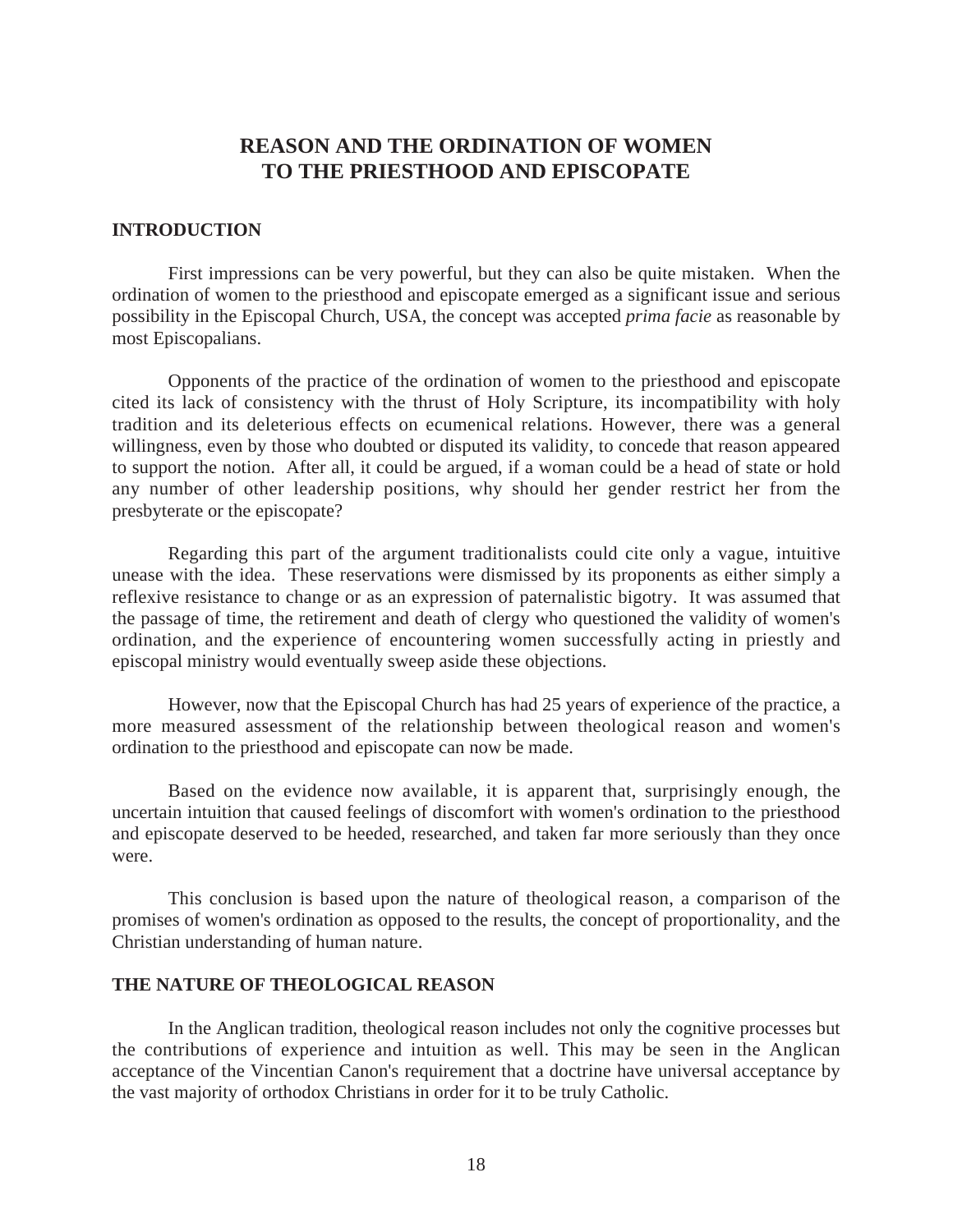#### **REASON AND THE NATURE OF HOLY ORDERS**

Introduction: Both the Anglican Communion in general, and the Episcopal Church in particular, have repeatedly made it clear in their official pronouncements that they intend to be part of the one holy catholic and apostolic Church of Jesus Christ. They have also expressed countless times that they intend to continue the three-fold Catholic ministry of bishops, priests, and deacons through the apostolic succession. Therefore we must ask, Is the ordination of women to the episcopate and presbyterate consistent with the oneness, holiness, catholicity and apostolicity of the Church?

Oneness, catholicity and apostolicity: It is extremely unlikely that the faithful throughout the world would accept the ordination of women to the priesthood and episcopate of the one holy catholic and apostolic Church of Jesus Christ as valid. Whatever the practice is, it cannot reasonably be called catholic or apostolic, and it imperils the oneness of the Catholic Church.

Holiness: The question of whether the ordination of women to the priesthood and episcopate has enhanced the holiness of the Church depends for its answer upon whether one regards the notable changes in the moral and ethical standards of the Episcopal Church since 1976 as promoting the holiness of either individuals or of the Christian community. The Diocese of Fort Worth maintains that these changes have demonstrably decreased the holiness of both.

Conclusion: In brief, the practice of ordaining women to the priesthood and episcopate is contrary to the very nature of the Church, its oneness, holiness and catholicity. It cannot be regarded as a sacramental rite of the one holy catholic and apostolic Church.

# **HUMAN NATURE**

The Christian conception of human nature holds that human beings are inherently either male or female. There is no asexual human nature. Maleness and femaleness are both required for the full expression of human nature. This bi-fold sexual nature of human beings is not a choice; it is a part of the order of creation. Since sexual differentiation is fundamental to human nature, it is far different from and more significant than "accidentals" such as race, appearance, skill, talent, temperament, etc.

Consequently, an ontological sexual identity as male or female is an integral part of the dignity of every human being that Episcopalians vow to respect in the Baptismal Covenant (BCP, pg. 305). Maleness and femaleness each has a dignity that cannot be obliterated by falsely suggesting that the two are essentially synonymous in every way except physical attributes. Male and female human beings are not interchangeable but have distinctive gifts that make unique contributions to human life. To pretend otherwise is to diminish the dignity of every human being.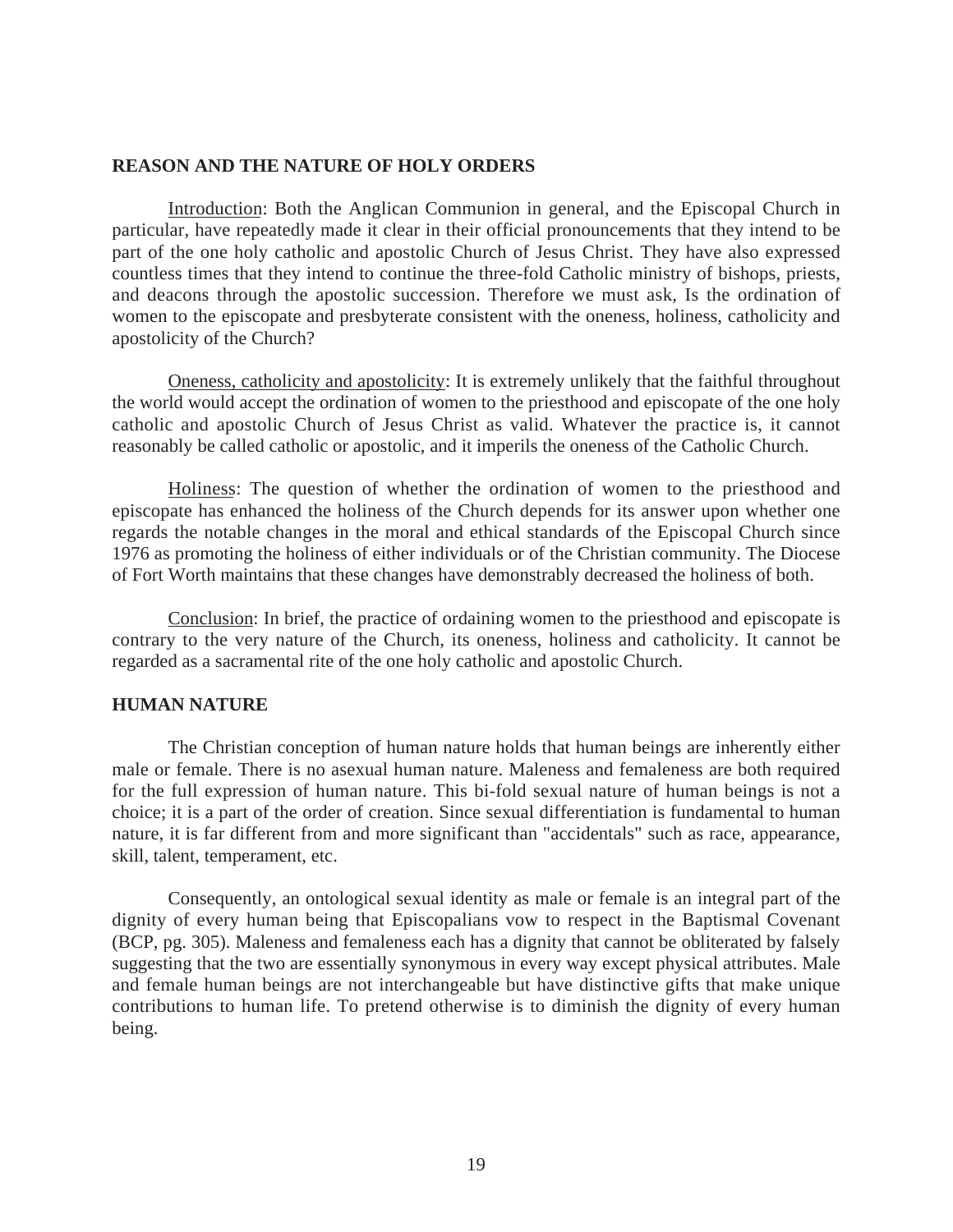# **THE PROMISE OF WOMEN'S ORDINATION**

When the ordination of women to the priesthood and episcopate was being championed in the 1970s its proponents maintained that it would:

- o enhance the life of women in the Church
- o benefit the Church at large by making it more relevant
- o make it attractive to modern people

It was asserted that the implementation of women's ordination would prevent erosion of the Church's membership caused by the disaffection of those opposed to a solely male priesthood. It was also held that the role of women would be enhanced by women's ordination, as women would be able to reach their full potential. Furthermore, justice would be served when women were no longer denied their equal civil right to ordination by what was portrayed as a patriarchal Church establishment.

Concomitant to this, the Church at large, having become a more just institution, would be viewed by society as more relevant to the prevailing culture of egalitarianism. It was maintained that any loss of membership from disaffected conservatives would be more than offset by gains among the younger (and, it was presumed, more liberal) generations.

Regrettably, on closer examination, each of these assertions has proven to be baseless or utterly false.

# **EQUALITY**

As has been shown elsewhere in the essay, it is disingenuous to suggest that when St. Paul declared the equality of all Christians in relation to salvation through Holy Baptism in his epistle to the Galatians that he meant to suggest that baptism obliterated any significant differences between men and women. St. Paul was reasonable enough to know that a baptized man still could not bear children. Sacramental grace, like all grace, does not change nature (in this case, human nature) but transforms it.

The recognition of genuine differences does not necessarily equate to positions of either inferiority or superiority. Reason and experience have made clear that being born with blue or brown eyes, pale or dark skin, small or large stature, does not make one of greater or lesser value. Such differences may affect how we live and in what ways we contribute to society, but they do not make us better or worse human beings. While both a short person and a tall person may be able to do most of the same things, a short person cannot reasonably expect to play for the NBA and a tall person cannot reasonably expect to serve as a Tunnel Rat in the military. However, both the tall and the short have made countless valuable contributions to human life and are judged by all reasonable people ultimately to be of equal worth.

Likewise, the differences between the sexes are not a matter of equality, since they do not make one sex superior or inferior. In fact, these differences are among the greatest assets of the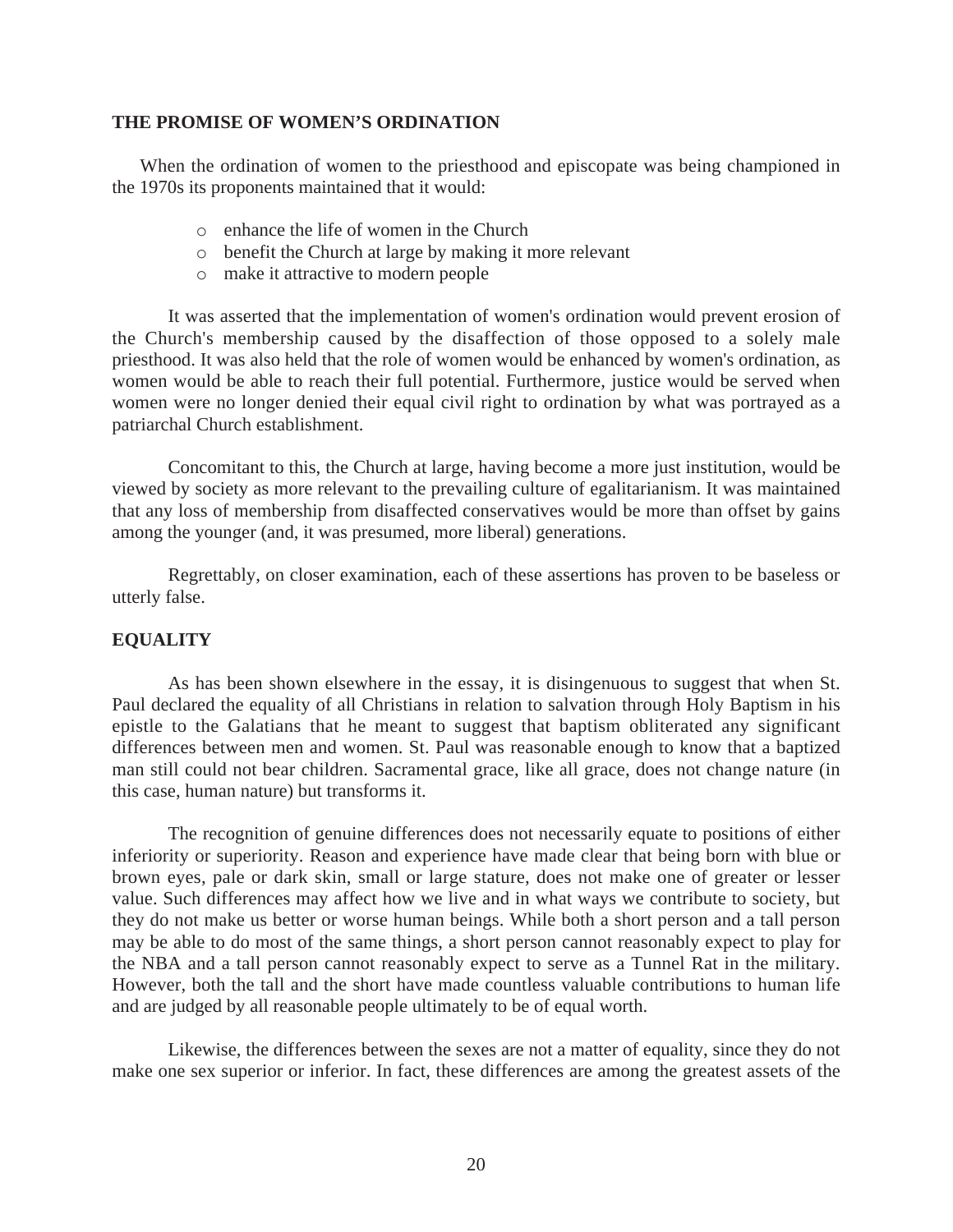human race. To claim that such differences do not exist is not to elevate womankind but to reduce it to something less than it is, to the detriment of all humanity.

The true dignity of women does not rest so much on their similarities with men as it does on their distinctive God-given gifts. For example, a woman, and only a woman, could have been the mother of Jesus Christ, for only females can be mothers. A man is not denied the fulfillment of his human potential because he cannot be a mother. That potential does not exist in the human male in the first place. A coherent, rational argument demonstrating with the sureness and certainty necessary to the validity of the sacraments (Catechism; BCP, 857) that women have the potential to be Christian priests and bishops has yet to be enunciated. Therefore it cannot be shown that an exclusively male priesthood prevents women from reaching their human potential. Ordination is not an issue of justice.

Likewise, it is unreasonable to suggest that the true dignity of the female sex depends upon whether women can be valid Christian priests and bishops or not. Men are not inferior to women because they cannot be mothers or sisters. Women are not inferior to men because they cannot be fathers or Christian priests.

Indeed, historically, religions in which women have been "priests" have accorded women far less status than Judaism and Christianity, faiths that have had no women "priests." The cultures of the ancient world that competed with early Christianity combined having priestesses with sacred prostitution, the routine exposure of female infants, the practice of aborting girl babies, and easy divorces for men that frequently left women destitute. All of these bespeak a degraded place for women in society, and a near total lack of women's rights.

By contrast, Judaism and Christianity had no female "priests" but a greater regard for women as human beings. Both forbade the exposure of babies, abortion, easy divorces for men and sacred prostitution. History clearly demonstrates that priestly status is not directly related to an equal or elevated status for women.

# **ORDINATION AND CIVIL RIGHTS**

Some regard the question of the ordination of women to the priesthood and episcopate as a matter of civil rights. This is to misunderstand the nature of civil rights. In fact, ordination is neither a civil matter nor a question of rights.

The sacramental rite of ordination came into existence as the Church's method for perpetuating the sacerdotal functions of Jesus Christ as our great high priest (Hebrews 3:1, 4:14 ff.) and bishop of our souls (I Peter 2:25) until the Second Coming. Consequently, ordination is an altogether ecclesiastical (church) matter and cannot be regarded as a civil one in a secular state such as the United States.

 In addition, it cannot be a question of rights, since ordination is always a gift (II Timothy 1:6; I Tim 4:14) and therefore never a right. Neither graduation from seminary, long service to the Church, nor anything else confers a right to be ordained. A person can prepare to receive a gift, but no one has a right to demand one.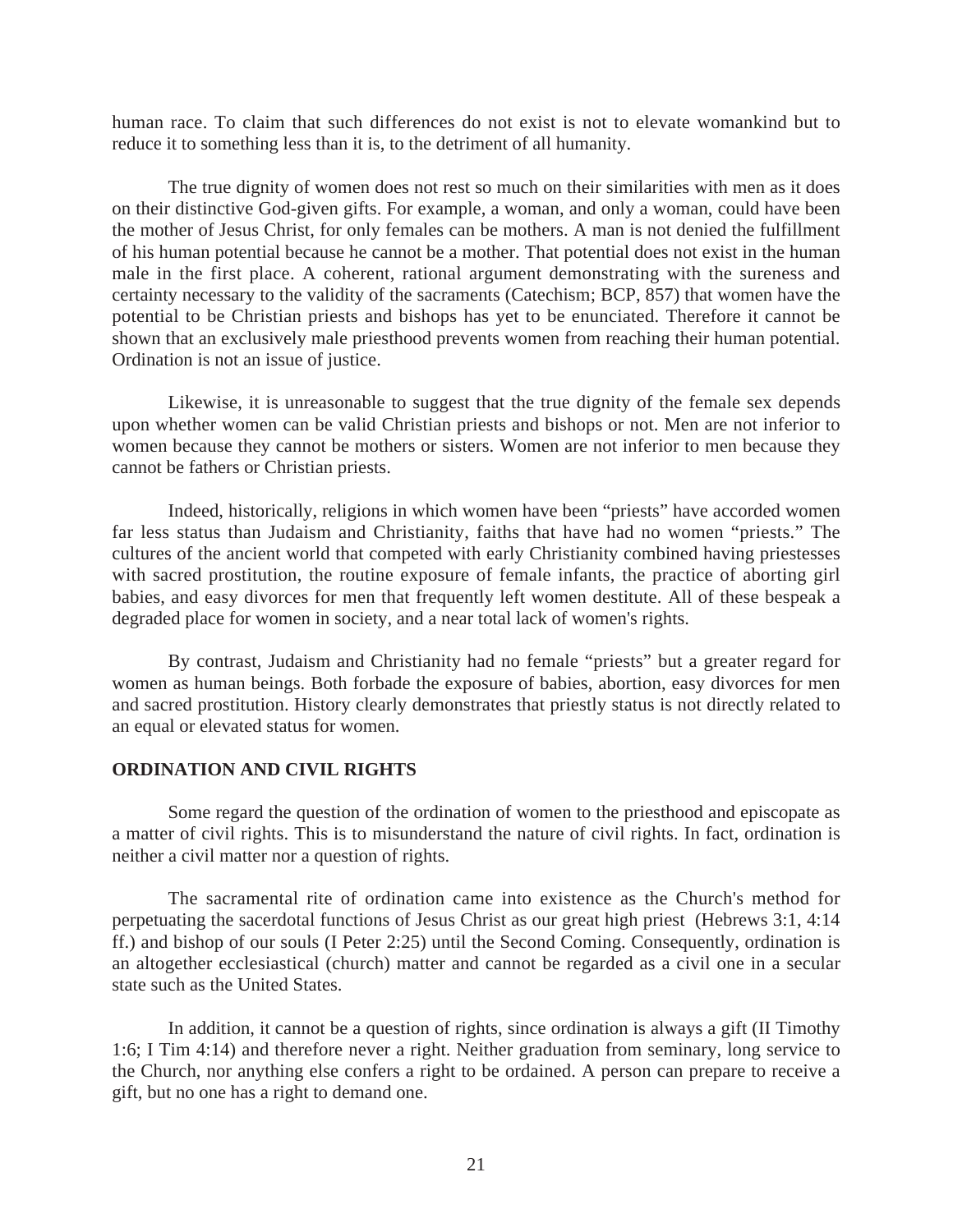#### **ORDINATION AND EXPERIENCE**

Since 1976 Episcopalians have had three kinds of experience of women who are functioning as priests: individual experience, corporate experience and societal experience.

#### **INDIVIDUAL EXPERIENCE**

While some women who have functioned in the Episcopal Church as priests have been very poor examples, it must be acknowledged that others have made a very favorable impression as individuals. The teaching, preaching, administrative skills and pastoral care demonstrated by such women have been cited as examples of women excelling in priestly ministry and as experimental validation of women's ordination to the priesthood and episcopate. However, to do so is to misunderstand the nature of the Christian priesthood and episcopate. Teaching, preaching, administration and pastoral care are all important ministries, but they are not distinctively priestly or episcopal functions.

Because ordination is a sacrament, it transcends these ministries, both individually and collectively. By including women as candidates for the priesthood and the episcopate, the sacrament has been changed (cf. "The Witness of Sacred Tradition," preceding). However, catholic Christians hold that the sacraments were instituted by Christ. Thus we come to what appears to be a logical contradiction*: If a human being presumes to alter a sacrament given by God, does the sacrament remain valid?* If we are not certain about this point, then we cannot be certain that a woman ("ordained" under this altered sacrament) who performs the distinctively priestly acts of blessing, consecrating and absolving in the name of the Church is indeed confecting valid sacraments, sacramental rites and sacramentals. Whatever warm feelings may be generated in the hearts of those who behold a woman performing these acts, it has not yet been proved that women are sacramentally enabled to confect valid sacraments, sacramental rites and sacramentals. On the contrary, for the very reason that the sacerdotal function performed by women is of dubious validity in the minds of many, the women performing these acts not only introduce an element of doubt on the occasion, but they have reduced, rather than enhanced, the authority of the priesthood and episcopate.

In addition to the experience of the recipients of these ministrations there is also the experience of the women themselves to be considered. If the women who are functioning in the roles of priest and bishop are indeed not valid Christian priests and bishops, as remains to be conclusively proven, then they are living a lie. As we do not know with certainty that these women are valid priests and bishops, likewise we cannot calculate the harm they are doing their own psychological and spiritual health if they are not. It hardly seems to be a loving or pastoral act by the Church, which is called to be the pillar and bulwark of truth (I Tim. 3:13), to deceive a woman by an ordination ceremony of questionable validity, into living a life of dubious integrity at best and falsehood at worst. The Church has a pastoral responsibility to its female members not to put them in this dreadful dilemma, even if they seek to be placed there.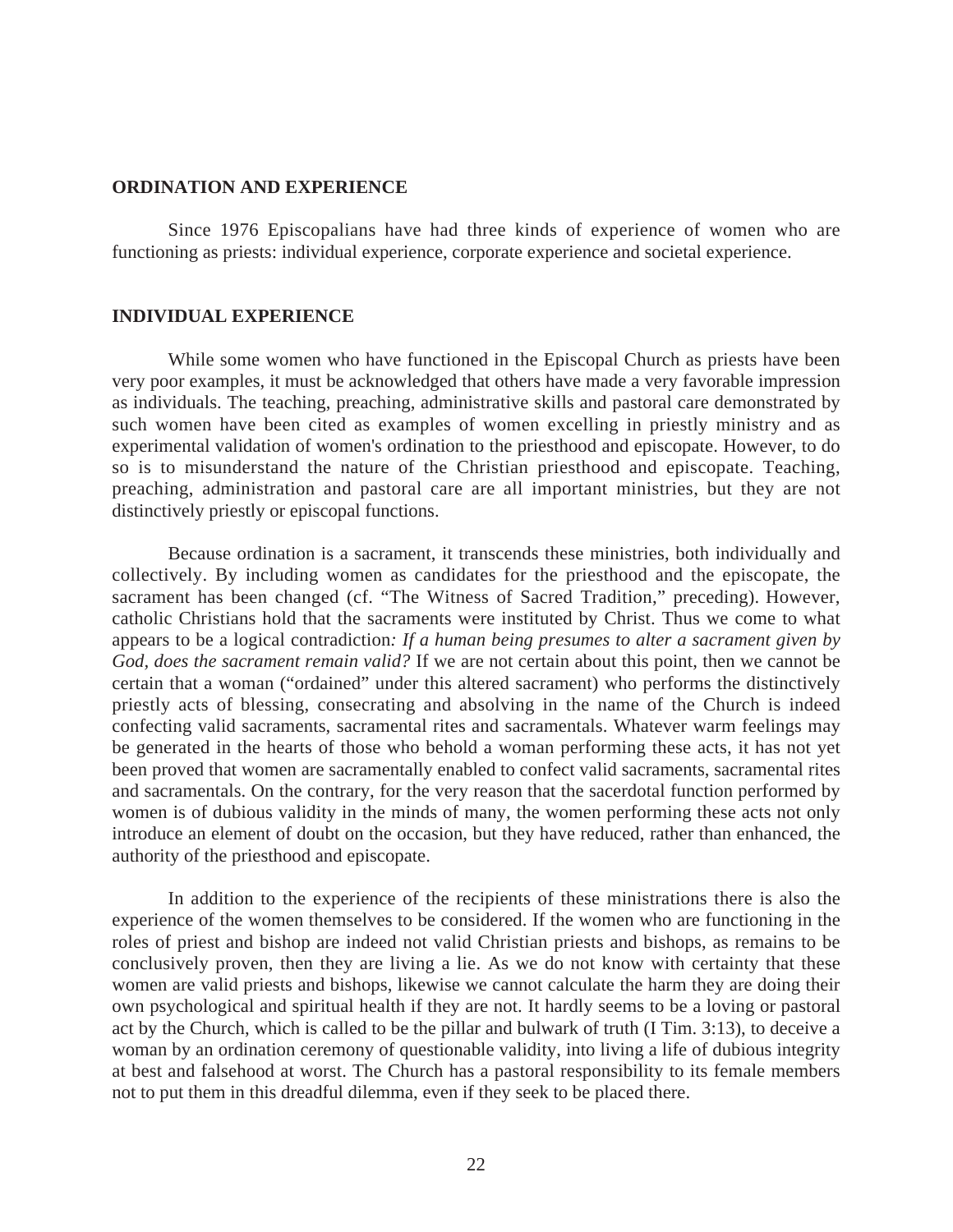#### **CORPORATE EXPERIENCE**

Women's ordination to the priesthood and episcopate has been an ecumenical disaster. It has created a major stumbling block to inter-communion with the Roman Catholic Church and had a devastating effect on our relationship with the Eastern Orthodox. These communions show absolutely no sign of following our "lead" or accepting women as valid Catholic priests and bishops now or ever.

Has the practice of ordaining women to the priesthood and episcopate enhanced the priesthood and episcopate? The only way to judge this is to look at the most significant development in regard to the priesthood and episcopate since the inception of women's ordination.

Currently there is such a degree of confusion over the nature of the catholic priesthood that in our recent Concordat with the Evangelical Lutheran Church of America the Episcopal Church appears to have agreed that catholic priest in the apostolic succession and protestant pastor outside of it are equivalent terms, both able to confect a valid Eucharist. Otherwise, the inter-communion agreed upon is meaningless, except as a gesture of goodwill. To reduce the sacrament of eternal life to such a status cannot be regarded as an enhancement.

#### **MEMBERSHIP**

Since adopting the practice in 1976 there has been no flooding of Episcopal churches by disaffected women, no growth among teens and young adults. Instead, we experienced the schisms from the Episcopal Church of the various Continuing Anglican Churches, a division in the Body of Christ, against the express wishes of Jesus Christ, our the great high priest. In 1975 the membership of the Episcopal Church was officially recorded at 3,039,136. In the year 2,000 membership had shrunk to 2,333,624, a 22.88% decline. The last 10 years of this period was touted as a Decade of Evangelism in which ECUSA concentrated on numerical growth.

In the United States, during the same period, the Roman Catholic Church, with its exclusively male priesthood, has been growing dramatically. Evangelical denominations have been increasing at such a rate that a book entitled *Why Conservative Churches are Growing* was produced.

Overseas, the Nigerian Anglican Church, which does not attempt to ordain women as priests and bishops, has tripled during the Decade of Evangelism. Contrariwise, there has been a decline in all western Anglican provinces where it has been adopted.

Most organizations, after looking at these statistics, would have reconsidered the direction in which they were headed long before now.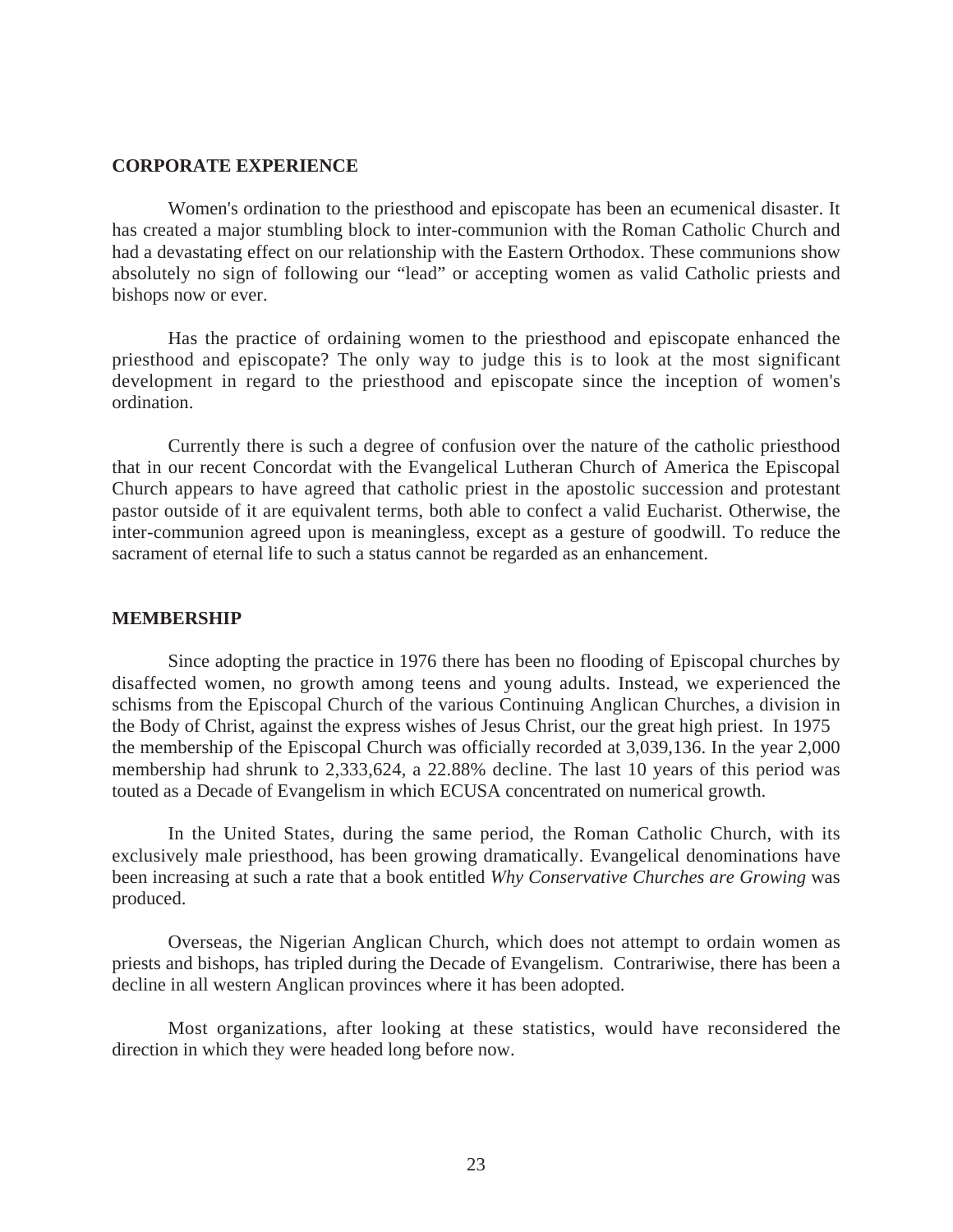#### **SOCIETAL EXPERIENCE**

 It is difficult to judge whether the Episcopal Church is now accounted more relevant than it was before 1976. Societal perceptions often lag behind events in the Church, and women's ordination cannot reasonably be seen as the sole factor or issue which determines the view of society at large toward the Episcopal Church.

However, it is evident that whatever additional relevance women's ordination to the priesthood and episcopate may have with some people, it clearly has not been sufficiently significant to motivate large numbers to join the Episcopal Church. There is also good reason to think that others may in fact regard the ECUSA as less relevant, since it appears to be unable to remain faithful under pressure to its own principles. Its voice has been gradually reduced to that of an increasingly discredited and irrelevant, although highly vocal, minority within American society.

Finally, women's ordination may well have had a deleterious effect on society itself, adding to the current confusion over gender roles and the myth of the interchangeability of the sexes rather than leading society to a more balanced view.

The promises of numerical growth and societal relevance by "ordaining" women to the priesthood and episcopate has proven not only illusionary but quite the reverse has been the effect.

## **PROPORTIONALITY**

Reason dictates that there be some proportion between the price paid for a given thing and the value of that entity. The Episcopal Church has paid an enormous price for the experiment of attempting to ordain women to the priesthood and episcopate. It is reasonable to expect that there be some proportionate gain in membership, in depth of faith and morals or the like, to make up for these losses.

 Sadly, quite the opposite has been the case. Each has plummeted in the 25 years since the practice of ordaining women to the priesthood and episcopate was implemented. Bishops have gone on record repudiating key articles of the creeds, and General Convention has been asked to endorse flagrant immorality, a situation that was unimaginable in 1976. The degree to which women who have been ordained to the priesthood and episcopate have personally contributed to this precipitous decline cannot be gauged with any accuracy. While many have been vocal supporters of the most flagrant abuses of the radical agenda, others have bravely attempted to uphold Christian faith and morals.

However, the overall effect remains that the ordination of women to the priesthood and episcopate has not lived up to its promises. It has utterly failed to demonstrate that it was worth the exorbitant price paid for it. Clearly, women's ordination to the priesthood and episcopate can no longer be regarded as reasonable.